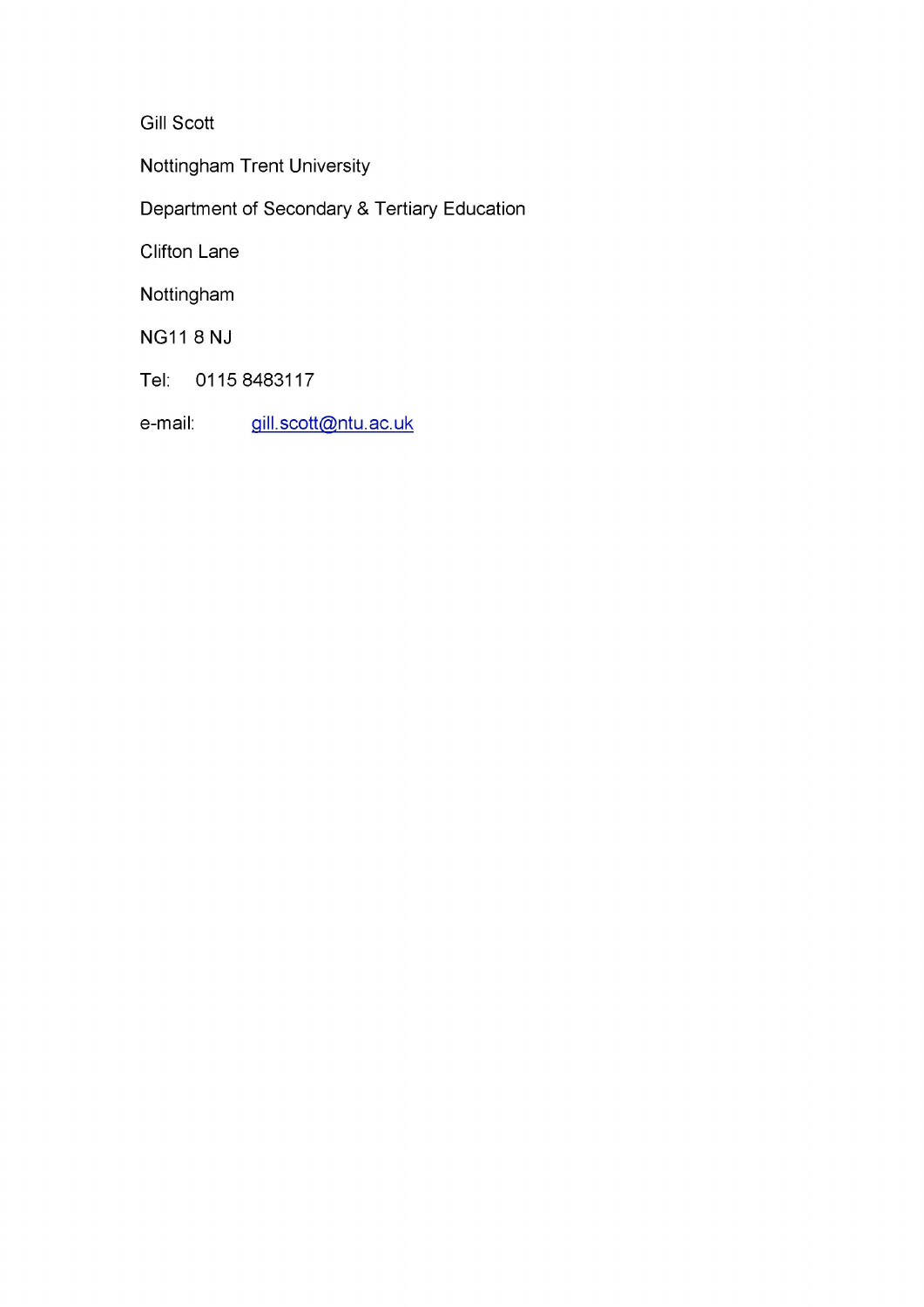#### **Caseloading and the changing roles of the lecturer and manager**

#### **Abstract**

Caseloading is a term that has been around in Further Education since colleges were made independent of Local Education authorities in 1993. It is however a term that is widely mis-understood. Its use raises mixed emotions in people. Managers see it potentially as a tool to get more work out of the same number of, or fewer people. Unions and staff seem to view it in a similar way, and therefore tend to resist it. This paper describes the predominant Caseloading models and the political, economic and curriculum pressures that brought the concept to the fore.

At the same time as Caseloading has been developed as a management model in some colleges lecturer contracts, role and employment patterns have been changing. A major element of this has been the introduction of "Teaching Support" staff into the curriculum delivery team. The introduction of these types of post has potentially wide ranging implications for the role of lecturers in the future.

In addition the role of the manager continues to develop, with increased accountability for budgets, targets, staff and student management. Caseloading also has implications for the role and scope of senior and middle managers and the devolution of authority within a college.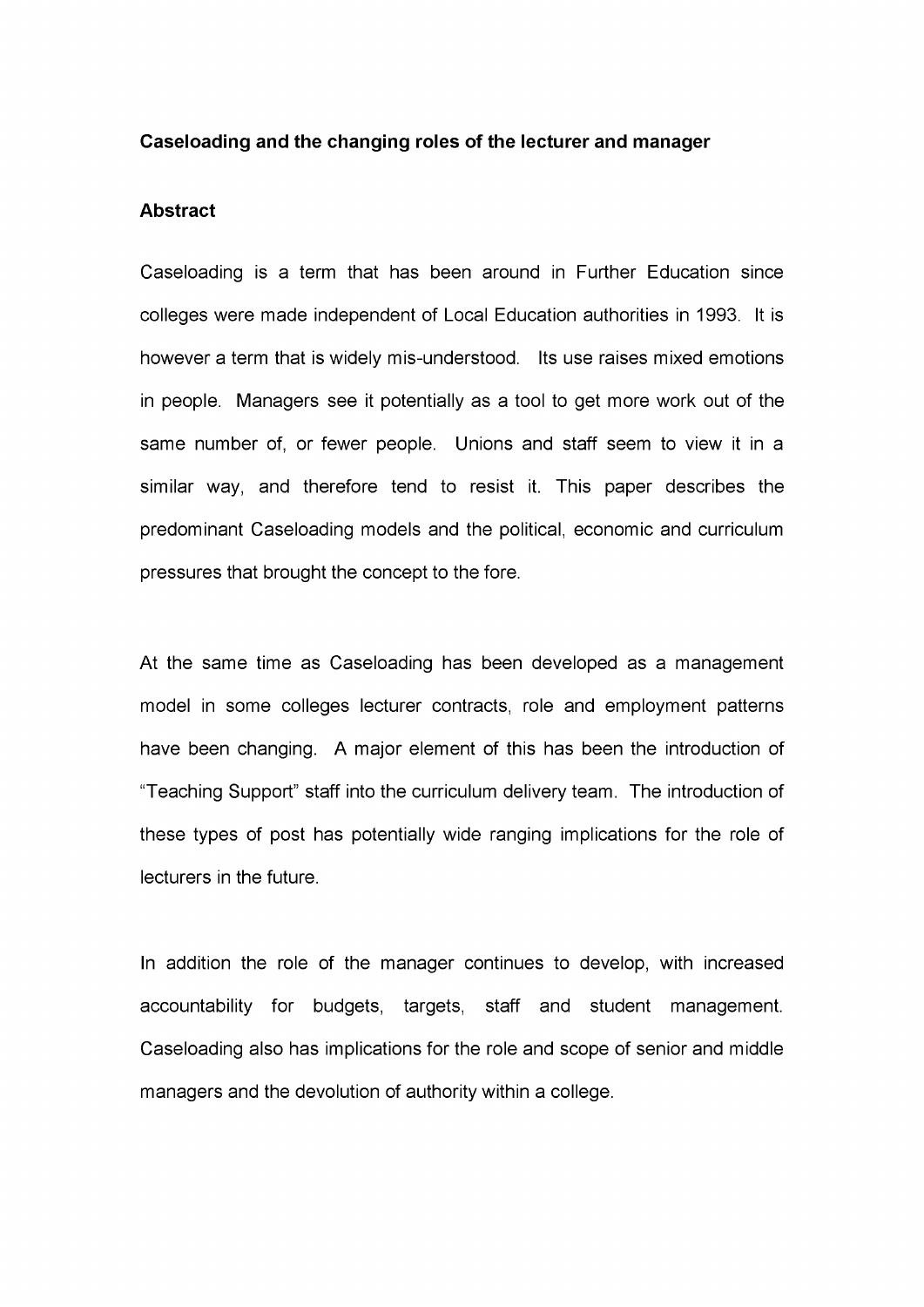In the light of these implications for lecturers and managers the reasons why Caseloading has not been, and is unlikely to be, widely used are explored.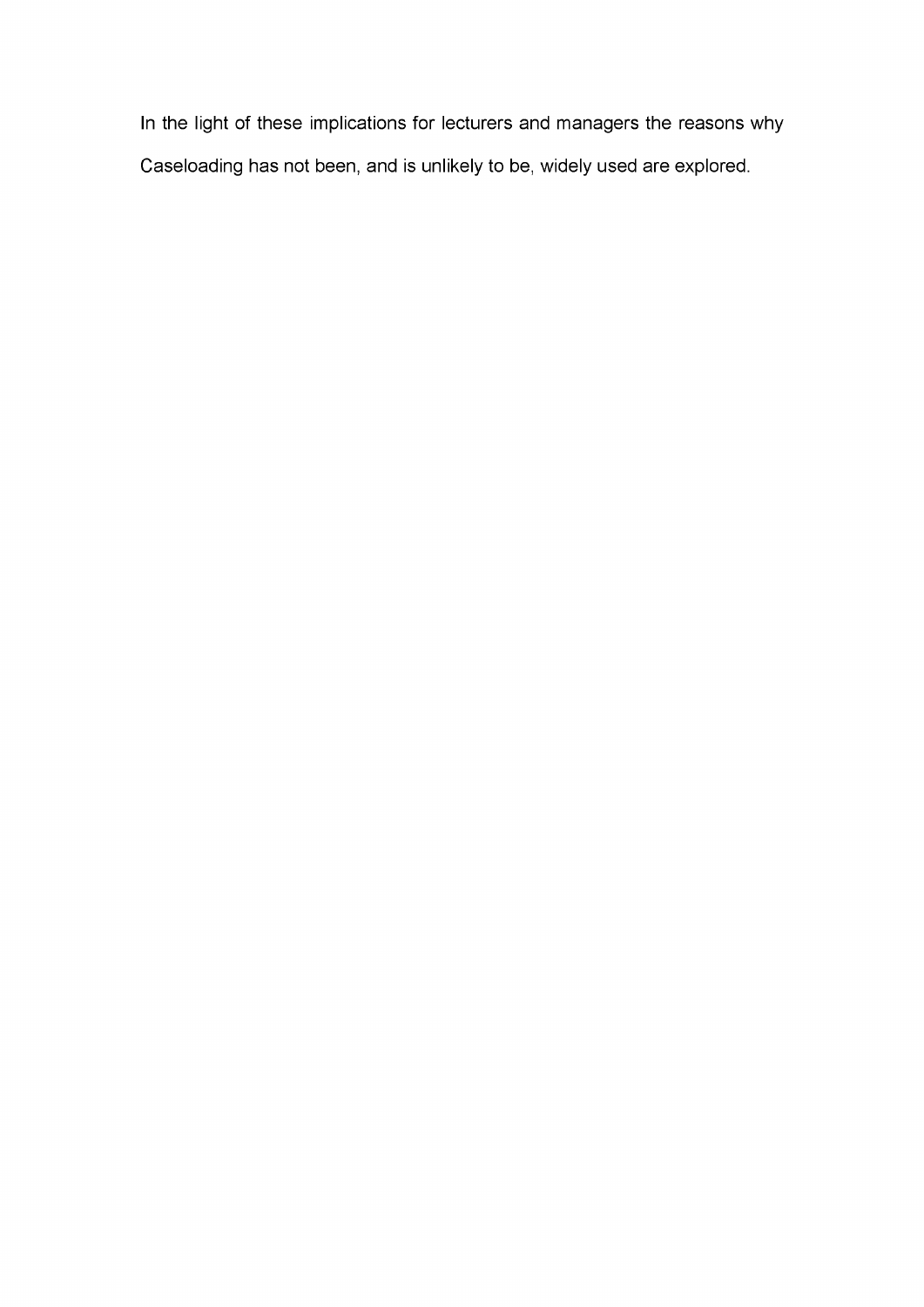#### **Caseloading and the changing role of the lecturer and manager**

### **What is Caseloading?**

Caseloading is a term that has been around in Further Education since colleges were made independent of Local Education authorities in 1993. It is however a term that is widely mis-understood. Its use raises mixed emotions in people. Managers see it potentially as a tool to get more work out of the same number of, or fewer people. Unions and staff seem to view it in a similar way, and therefore tend to resist it. There is a general conception that Caseloading is about individual workloads and weightings for types of activities, following a social services type model, where staff have a "caseload" of clients. This, however, is only part of the Caseloading model. The full Caseloading model is based on individuals or teams, with output targets related to their student recruitment, and the devolution of the resources to achieve those outputs.

The move towards "student centred learning" and away from traditional, closely structured programmes has generated a need to change staffing processes in Further Education and Caseloading is seen as one way of achieving this (Kedney and Scribbins 1995b). It is also seen as a practical method of utilising resources effectively (Sallis 1996),

With fewer student timetabled hours and a move towards resource based learning in all areas the closely defined role of the lecturer has to develop to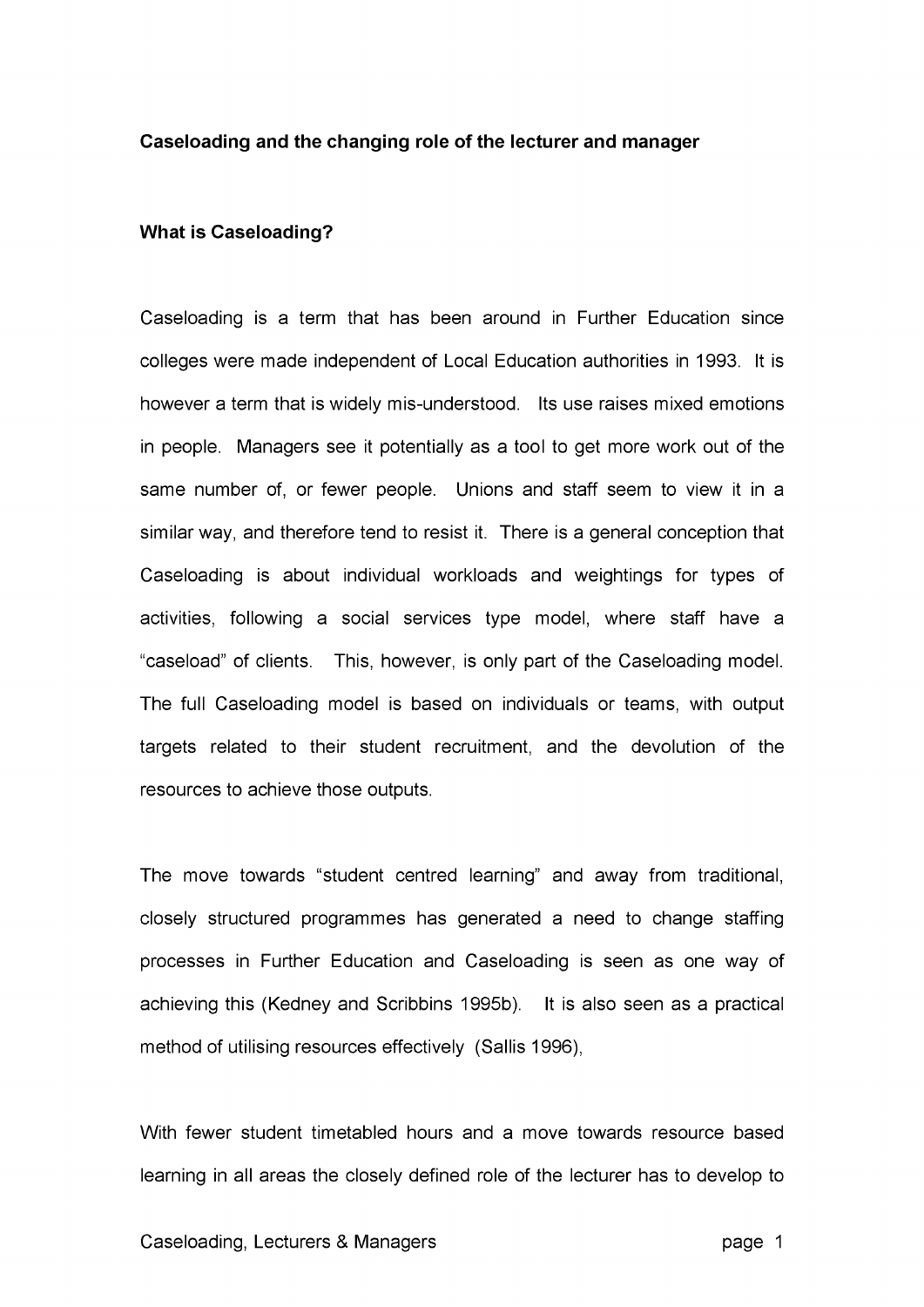match the changes in the experience of the student. Lecturer contracts that limit contact time and place restrictions on flexible ways of working place barriers to implementation of flexible delivery models. In some colleges Caseloading is seen as a way of avoiding the restrictions of the lecturers "Silver Book" contract. It was in attempting to remove the restrictions inherent within this nationally negotiated contract that the first impetus for Caseloading was developed. Kedney and Scribbins (1995b ) point out that by using a Caseloading model, "the detailed, shared but partial codification of the Silver Book can thus be replaced by a more comprehensive, map covering most or all of the lecturer's duties and contractually available time." (p5)

As most colleges have now moved to more flexible, college negotiated, contracts this is less of an issue in itself. However, restrictions usually remain in defining and controlling the use of lecturer time and much time and effort within colleges is still spent on discussions regarding equity of workload, appropriate activities and the amount of time that can be directed by college managers. Caseloading is an attempt to move the basis of this discussion from a continuing battle between college managers and teachers, to one where the teachers allocate the activities, based upon their professional skill and judgement. The overall level of resources remains within the manager's hands, and the allocation within a Caseloading model must be transparent for it to work; but in essence Caseloading presents a cultural paradigm shift, from one of control and direction to one of devolution and empowerment. However the model adopted must relate to local circumstances.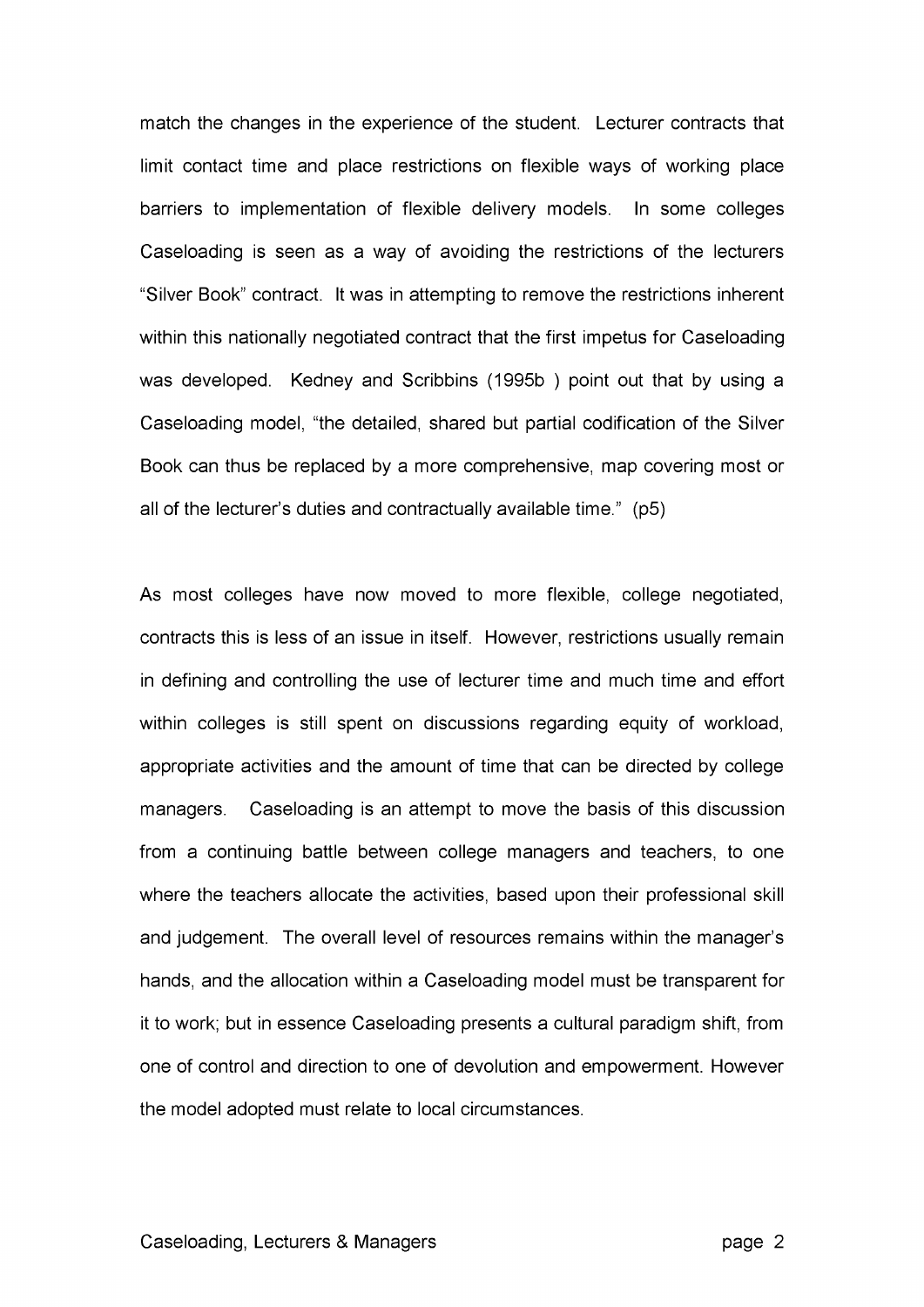Two predominant models of Caseloading have emerged within Further Education.

## 1. Workloading

Workloading aims to balance individual workloads, by recognising the different elements that may make up a teacher's activities. These activities extend beyond "class contact" to tutorial and recruitment activities, preparation and new developments, professional development and marketing. All the various activities are categorised and assigned a weighting factor. These weightings are usually based upon a measure of the complexity of the tasks and the preparation and expertise required to carry them out. Different styles of teaching and assessments will therefore carry different weightings as will activities directly connected with learning, in different settings. A workshop activity, which requires supervision but little preparation or assessment, will therefore have a lower weighting than a formal taught session with detailed theoretical input and related assessment. Numbers of students in a group and the level of the subject will also be reflected in the weighting.

Workloading calculating formulas are used to adjust nominal working time and create weightings and compensations for each activity carried out. All teaching staff will therefore have the same nominal working load. The weighting of activity will adjust the actual workload to reflect the complexity of the tasks being undertaken.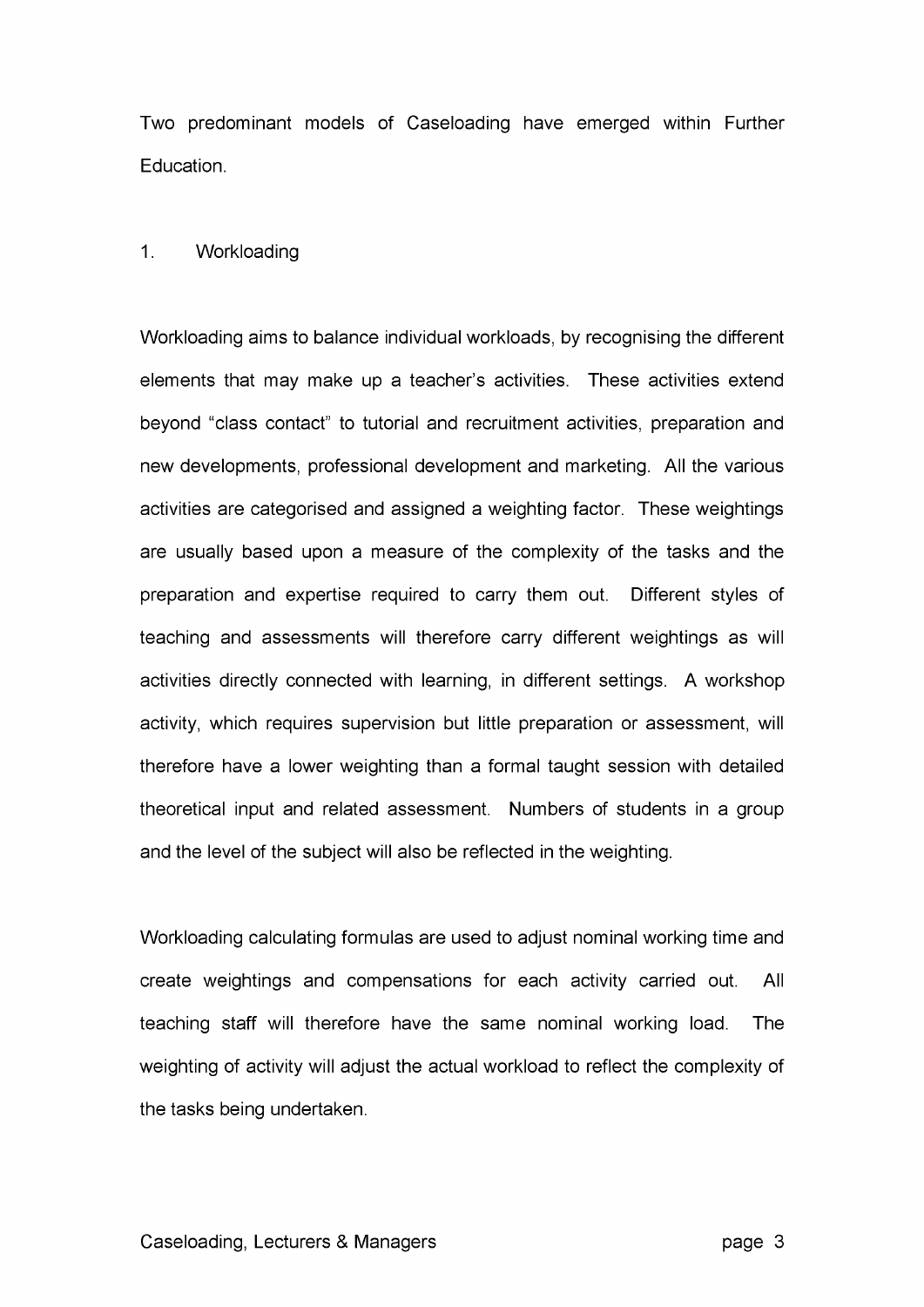This system allows for recognition of non-teaching duties, and the different demands of varying teaching duties. It is more sophisticated than the old course levels systems, which graded a course more highly the more advanced the level, and reduced the teaching load accordingly. The system is designed to produce equity of workload and clear management systems for allocating work to staff.

Drawbacks identified with the workload system include the continuing focus on class contact hours and compensation for those hours. This does not break the old culture of hour counting. In addition it can be very complex and bureaucratic, with detailed systems of weightings required and detailed systems of recording. The control of the activities and the weightings remains with management, engendering a control attitude. The responsibility and ownership of the activities is not placed with the lecturers. The system also starts from a base of measuring work. In an atmosphere of tension, where everyone feels that they are the one who is working hardest, everyone will seek to have an actual reduction in workload through this system. In a time of continuing efficiency gains the opposite is the objective of managers. The workload system can therefore feed feelings of distrust and conflict and entrench both sides in time consuming disputes over weightings and relative values.

The Workload system, in my view, does not achieve the improvements in flexibility, ownership and resource utilisation that are being sought from Caseloading. In some instances where it has been tried the College has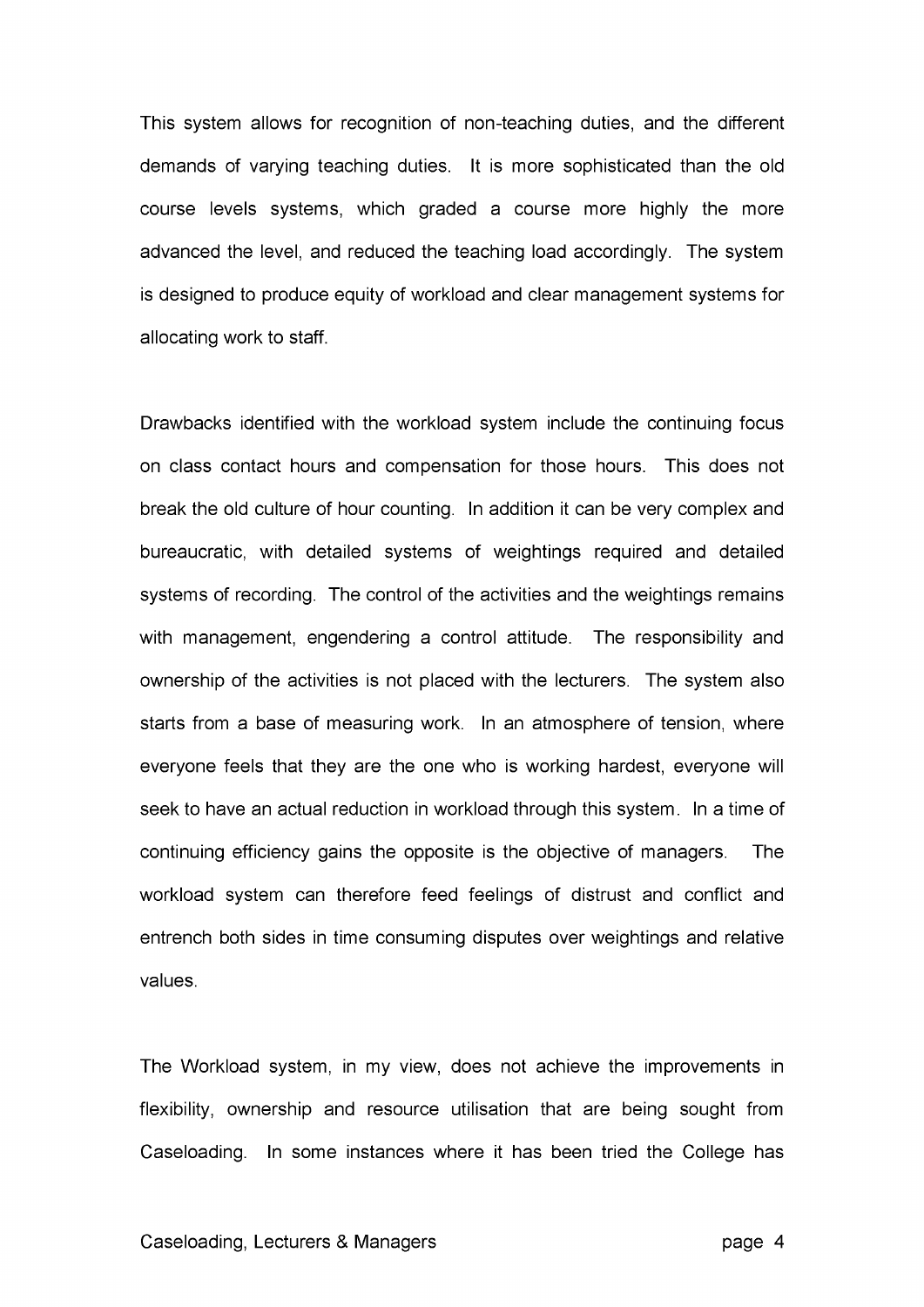moved on to a more team based Caseloading model, or has abandoned workloading altogether.

### 2. Caseloading

The Caseloading model is one that usually encompasses teams, rather than individuals. In this model the team is responsible for managing a caseload of students, linked to their recruitment targets, and achieving a set level of outcomes, usually qualification outcomes. They are given the responsibility for delivering these outcomes within the resources generated by the student numbers. The team can deploy the resources in a flexible way, to best achieve the outcomes and meet the needs of their specific students. The individual workload and balance of team members may differ and they may choose to specialise in activities or diversify. They may also decide on the learning styles to adopt and the types of staff that should be employed on the programme. The ultimate Caseloading model devolves the budget for curriculum delivery to the team, for staff, consumables and equipment. The staff then plan how to deploy those resources to achieve the planned outcomes. The manager's role is to monitor activities and ensure budgets are contained and targets met. Development activities become the responsibility of the team and they are free to release individuals from teaching to undertake other activities that the team see as necessary. Annual teaching loads are not considered in a Caseloading model, as the team allocates activities to members to meet the curriculum and development needs. Sallis (1996)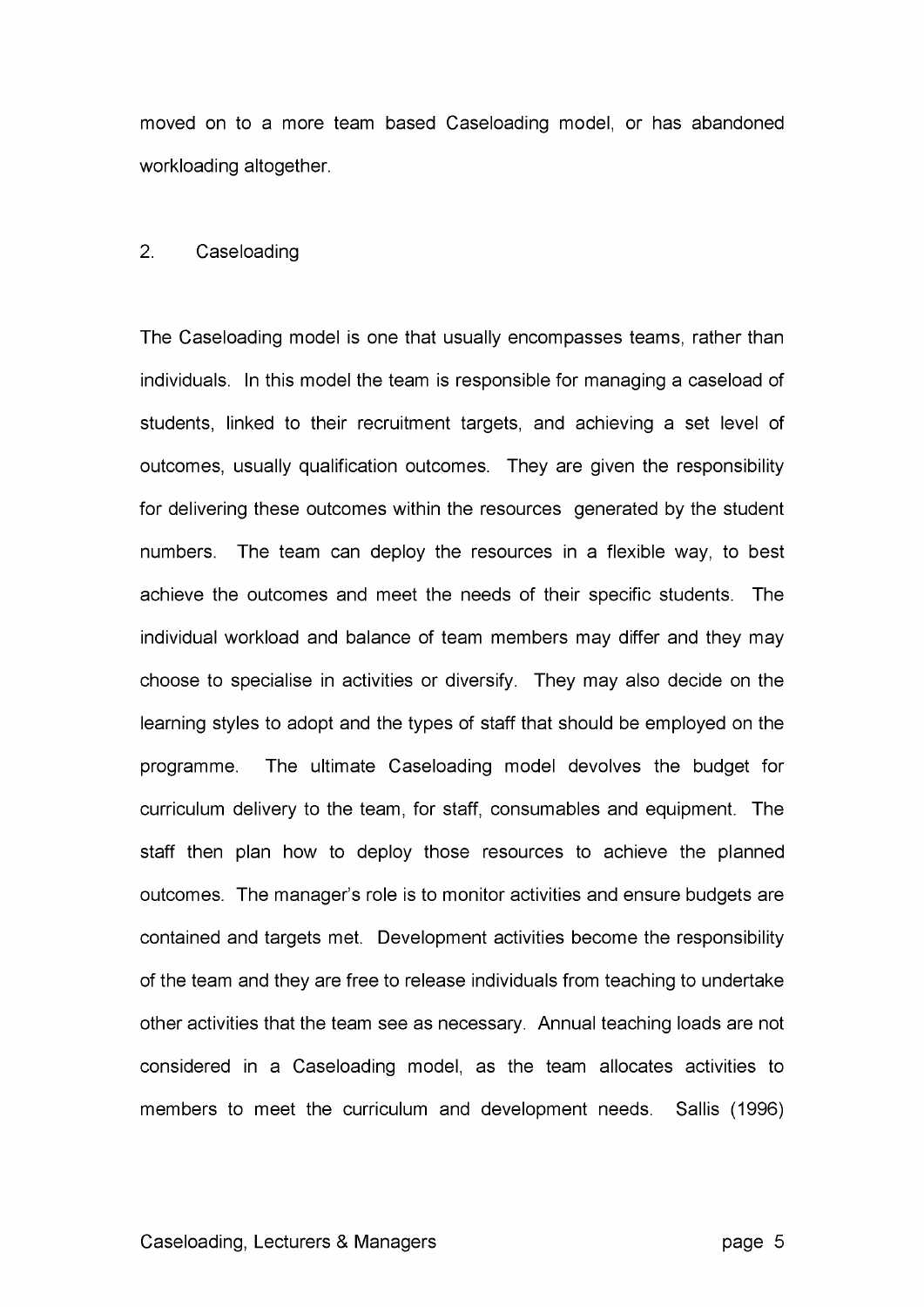identifies the benefits of a Caseloading model in assuring quality and outlines the devolved model as one where,

"...it is the teaching unit's decision as to how much resource is put into direct teaching, projects, tutorials, workshops, resource-based learning or any other approach to learning. Academic units are given the freedom to adopt new and innovative approaches if they feel it is to the students' benefit. They can decide on the workloads of their staff and distribute work in ways which meet their curriculum goals rather than have staff workloads determined by senior management." (p92)

Control of resources therefore passes to teams, rather than remaining with managers. This has potentially far reaching implications for the roles of all staff involved in Caseloading. In reality the model of Caseloading adopted is along a continuum of autonomy which gives more or less responsibility to the teams involved.

## **Pressure to Change**

The terms, conditions and working arrangements of teaching staff in Further Education have continued as the subject of debate since the 1980's. Following Incorporation in 1993 this debate gathered speed, as the separate colleges became independent employers, each with their own agenda and preferred ways of working. Caseloading therefore came to the fore as an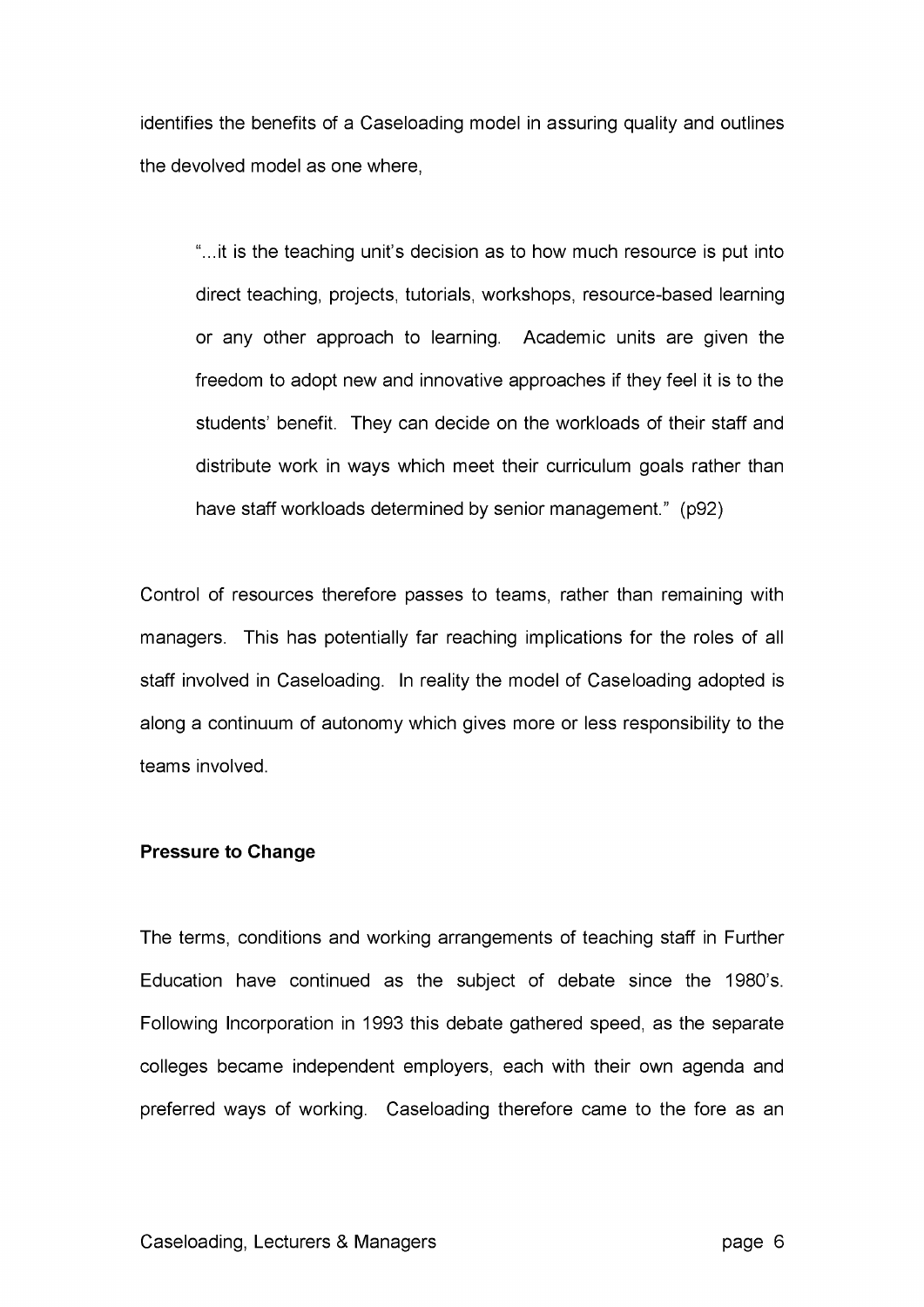issue following Incorporation, as a potential method for changing ways of working..

Caseloading was at the outset intended to be a method for changing working practices, at least by the employers. A number of pressures are identified within the Further Education sector which give rise to interest in Caseloading. These include; the move from teaching to learning, more student centred approaches, the changing role of the teacher, flexible employment contracts and the rate of change within the sector. The impetus for Caseloading is identified in Kedney & Scribbins (1995a) report as coming from the pressure for greater flexibility. This is flagged as an industrial relations issue. Resource management, to create efficiency gains, including spreading activity throughout the year is a second driver towards Caseloading methods. A cultural change towards control of resources at delivery level is identified as the third driver for change. Kedney & Scribbins highlight the support within the sector for the cultural change aspects and the empowerment objective as a long-term aspiration in using Caseloading models.

To date the search for one key model, which encompasses Caseloading for the whole sector, has failed, as Kedney and Scribbins note, Caseloading models are very context specific.

Caseloading was generated in part as a mechanism for coping with the cultural changes being forced on Further Education. Gorringe (1994) highlights this in his discussion of the move from an "allocation" to an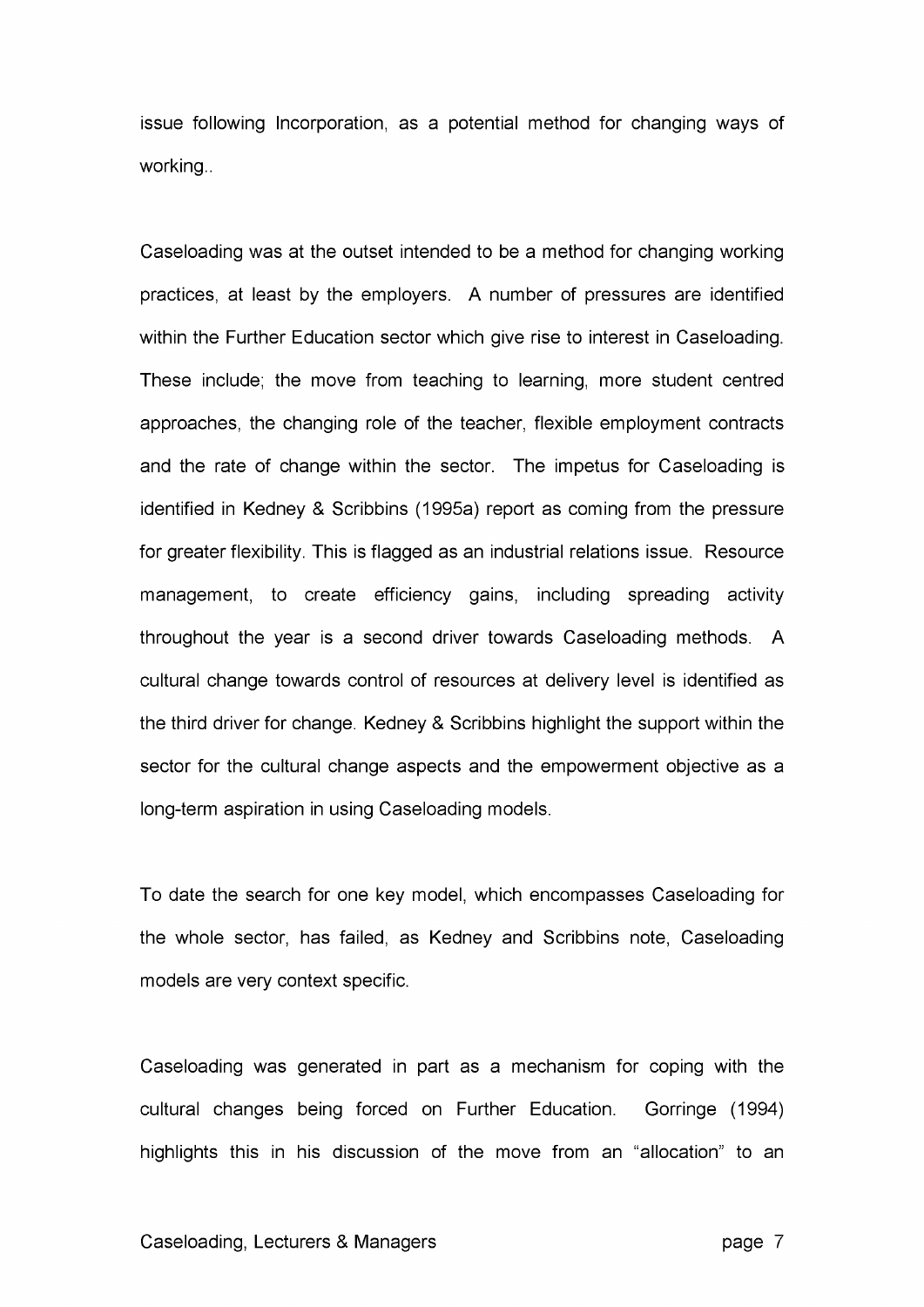"earning" model of funding. Bush and West Burnham (1994) also identify output budgeting as a rational model, rather than one that focuses on inputs. By this method resource allocation can be directly related to achieving the objectives of the organisation. Gorringe (1994) points out the change from a Local Authority model which always seemed to be a struggle to get more money, to one based on earning money based on delivery of high quality services. He identifies that the emphasis has therefore changed from a model based on competency, to one that takes a holistic view of delivery of services. Hours of work, holidays, and reward schemes all need to reflect this change. This shift in resource allocation model creates a greater need for systematic planning because resources must be related to objectives in advance. The objectives themselves must also be specified in a systematic way. In addition, priorities are established, because alternatives will be available, and performance indicators are necessary to assess the effectiveness of the use of resources and allocation of future resources.

## **Why has Caseloading not been widely adopted?**

Pressure on working practices continues well after Incorporation, despite the warning given by Leevers and Dixon (1999) that,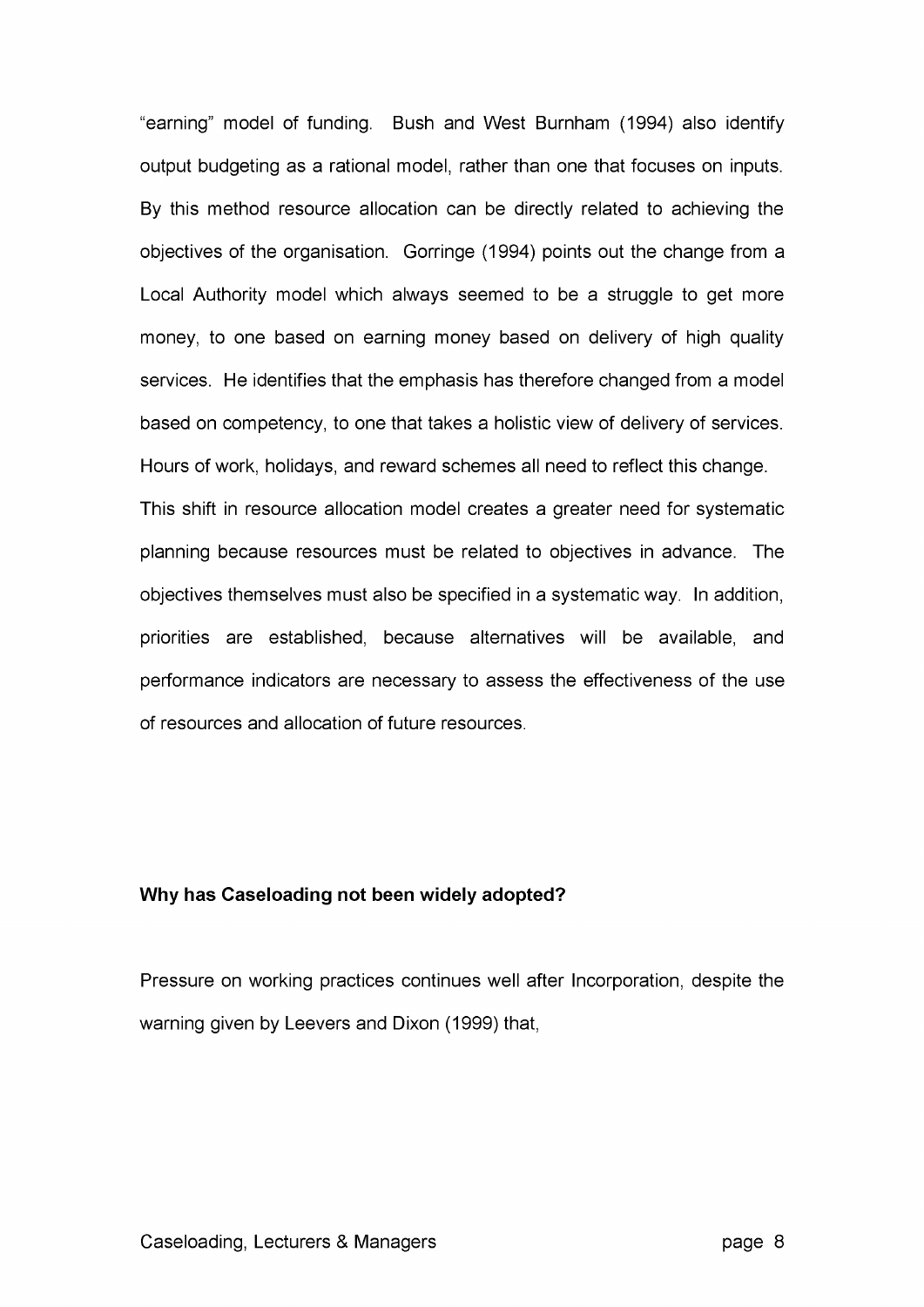"Effort should be concentrated on improving the student rather than the teacher - the quality of the learning experience rather than the issues such as contact hours or contracts.... " (p8)

Pressures to change working practices within Further Education have been hard to resist since 1993. They have come in the form of funding methodologies, which direct effort and rewards in specific directions, curriculum changes, legislative changes, and re-drafting of the remit for governors. New initiatives have been introduced which require new ways of working and colleges have been expected to rise to the challenge. Caseloading was designed as one way of responding to these pressures. It has a dual objective; the first is of devolving authority, responsibility and control to delivery teams, locating the decision making process closer to the client base. This fits in with latest management theories on motivation through empowerment and professional control of tasks. It also hits the spot politically as accountability in public life becomes increasingly emphasised. Public organisations must account for how they spend their money. They must also be seen to spend it wisely. Organisations are being held accountable, and they in turn are holding individual managers accountable. Devolution (itself a current buzzword) makes managers accountable for their actions and the budgets they manage. They receive devolved blame as well as power. Hopefully they receive devolved praise and credit too.

The second objective for the introduction of a Caseloading model is to reduce costs, create flexible deployment of staff and remove what have been seen as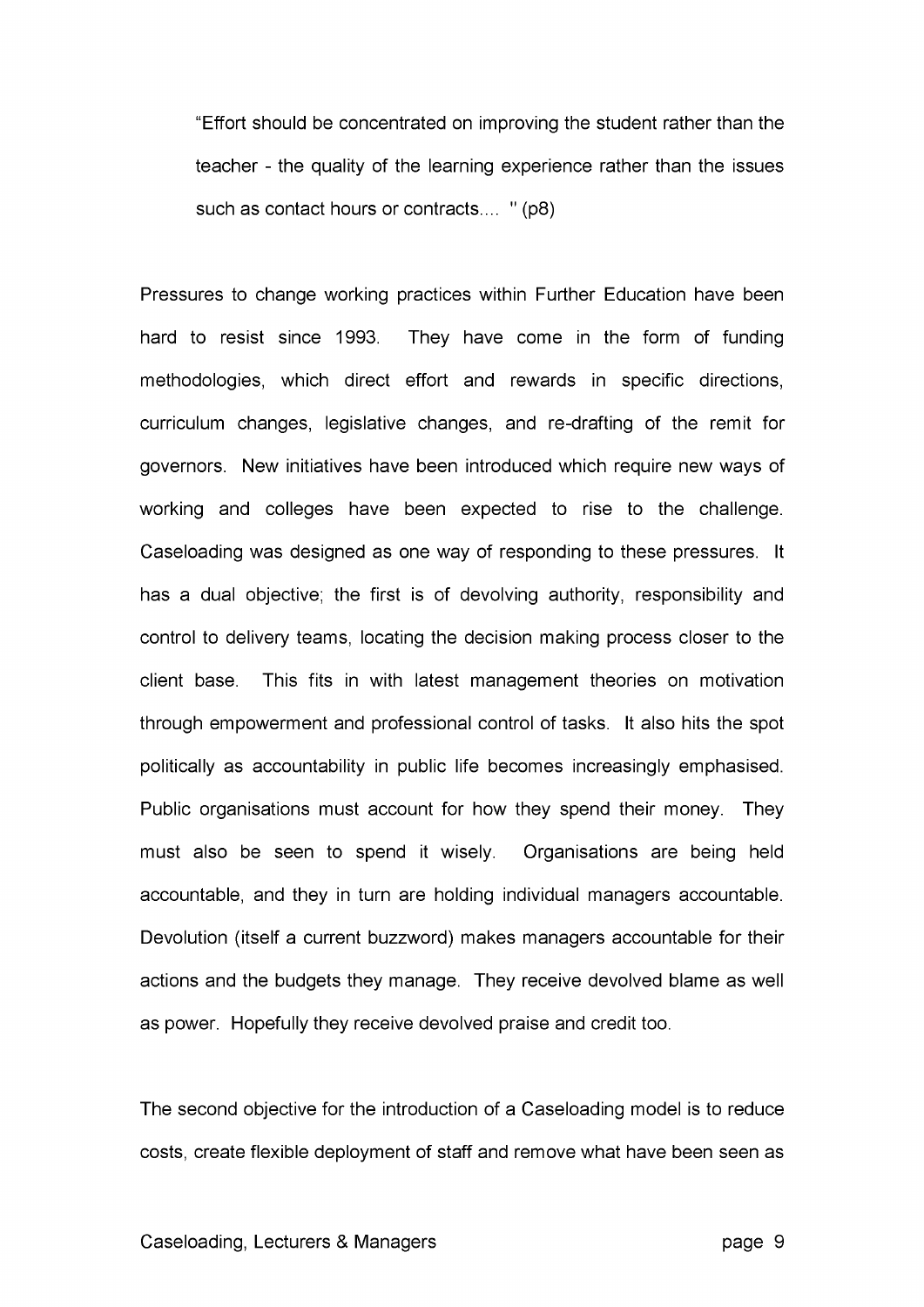restrictive working practices. Since 1993 employers have worked to change teacher contracts, this has to a large extent been achieved, although many feel there are yet more changes required. Nationally the emphasis on reinstating the national employment framework has officially gone and local negotiations are seen as the best response to local situations.

Major changes to working practices have been achieved, specifically with the introduction of teaching support roles in curriculum delivery. These posts are on different terms and conditions to teaching staff, and often present a more cost-effective way of delivering standard programmes. Kedney and Scribbins (1995) did the initial work on the introduction of Caseloading in Further Education and their reports have been discussed earlier. Kedney also published details of the use of teaching support staff in 1999. The report identifies that in the 112 colleges reviewed in 1998 2,178 full time equivalent teaching support posts were being used compared with 854 in 1996. This almost three fold increase highlights the changes in curriculum delivery that have occurred within the sector. The majority of these posts are on Business Support contracts; not teaching contracts and are in practical rather than "academic" curriculum areas. The survey results identify the intention to increase the use of such posts in the future. A parallel trend is identified in the growing use of fractional posts. This is largely in response to the change in employment legislation, which removes the flexibility of contracting for sessional staff and increases the employment costs. Changes to working methods have therefore been achieved in many instances without the use of Caseloading. These changes have potentially wide ranging implications for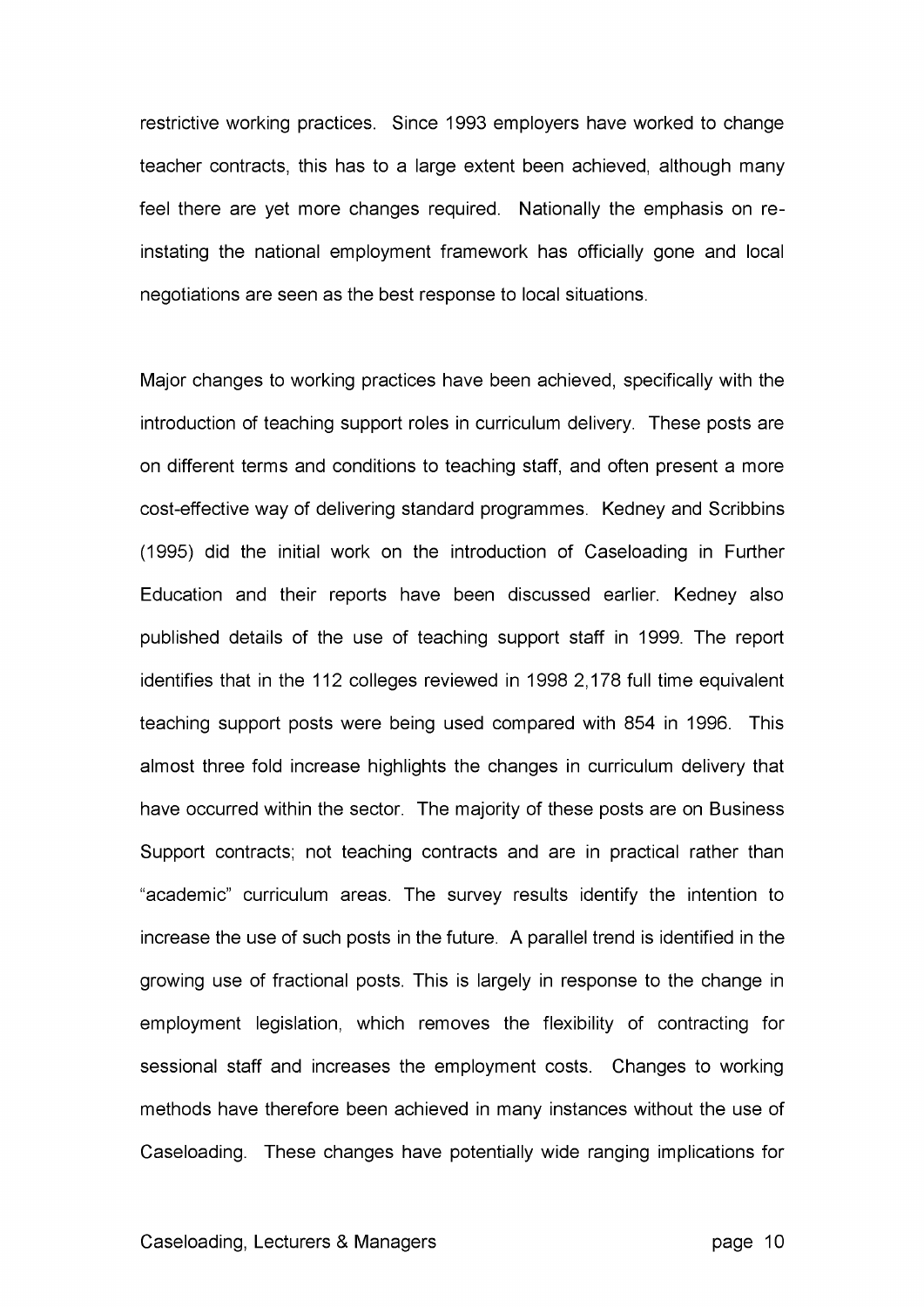the roles and future employment of lecturers, as lecturing posts are replaced by teaching support posts.

The secondary motives of devolution of budgets to create team empowerment and motivation also seems to be being sidetracked. As Leevers and Dixon (1999) identify few colleges who are achieving reduced costs of delivery as well as high quality provision are using devolved budgets. Centralisation of resources allows for greater control and monitoring and may reduce bureaucracy and costs by removing repetitious systems. It also reduces the need for sophisticated management information systems to generate cost centre data.

The weakness of the management information systems used by many colleges is central to the failure to adopt the Caseloading model. Colleges continue to struggle to produce accurate student and staff statistics in form acceptable to the FEFC and useful to the organisation. With this level of difficulty being experienced in producing accurate, timely and useful information, there is little wonder that a Caseloading model which requires sophisticated MIS systems to devolve resources based on income generated to teams has found little favour. Serious difficulties have been identified with the information systems and investment made in new software systems and hardware across the sector. Effective register, timetabling, payroll and finance systems are required which create an integrated management information system which managers can trust to provide data with which to manage devolved budgets. Major investment in monetary terms plus the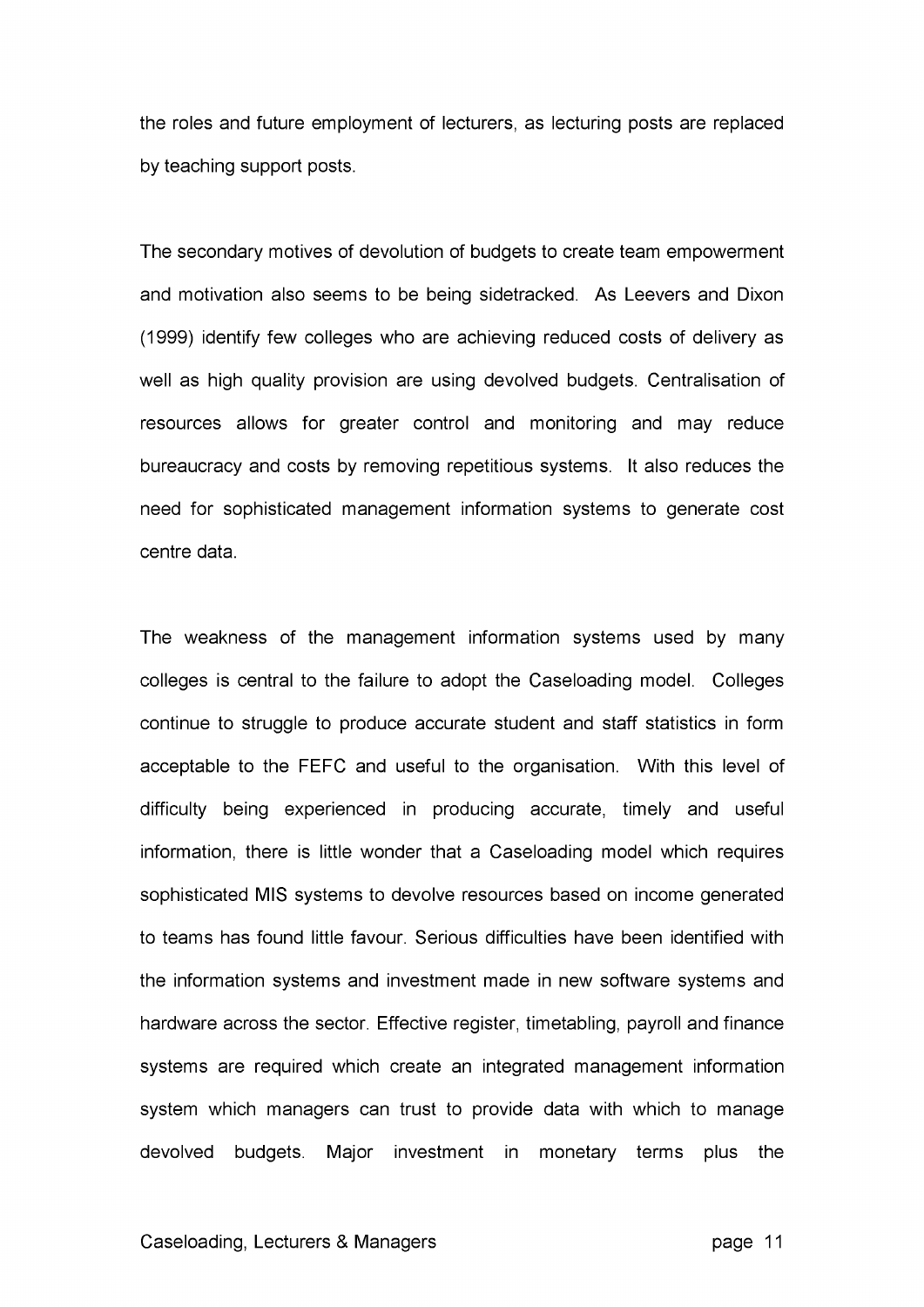organisational backing to make the systems work is required. With consideration being given to the future funding methodology under the Learning and Skills Council this investment is unlikely as the data reporting requirements may well change.

A lack of a common framework and a confusion over the terminology about Caseloading has clouded the issue I feel and detracted from moves to introduce it. The common conception of the system as being one of weighted workload measurement creates resistance from managers and suspicion from teachers. This system, although used in a number of colleges, creates a large administrative burden, purely in the establishment of the weightings, managing their implementation and tracking the staff utilisation. This model is unlikely to create costs savings without radical changes in the staff profile and the introduction of a major element of teaching support, to remove the dependence on lecturers. Creating weightings for activities may produce equity of workload, but it is likely to increase costs, as who is going to accept an increase in workload? All weightings will start from the lowest common denominator base and additional weighting be granted to all other work. An increase in delivery costs is therefore the most likely outcome of this type of model.

Haythornewaite (1996) identifies a number of organisational factors that must be available to make devolved budget models such as Caseloading work. These include leadership on principles and practices to be used; on the skills and techniques of team and budget management. Central management must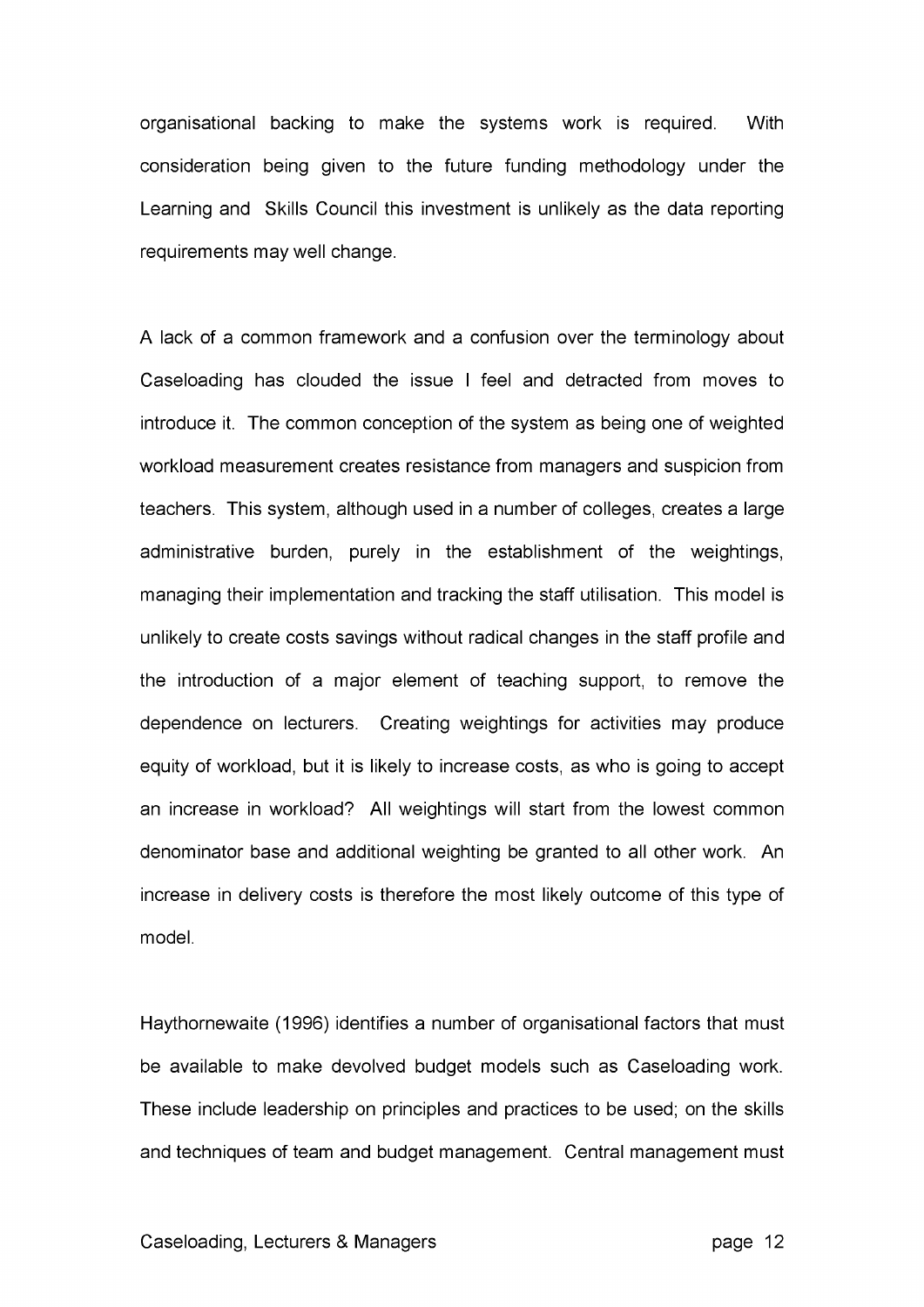be committed to the objectives underlying the devolution and communicate a clear understanding of these objectives. Middle managers, who will be managing the budgets, must be involved and the understanding of the objectives must be promoted. Continuing training in management techniques and the provision of adequate manuals and information underpin success. On the opposite side, sanctions against budget holders who do not manage their budgets, or achieve their targets must be negotiated and agreed. In a time of reduced resources and increased workload Caseloading models and the training to support them are rarely given priority.

Simkins (1989) identifies some of the internal political pressures that affect budgeting processes and the authority within the subgroups of an organisation. He also stresses the strategic leadership aspects of the system and the central role that organisational leaders play in establishing the budgetary style. Differing views on Caseloading and what it could and should achieve can block the successful introduction of the model. Organisational changes in contracts, terms and conditions as well as curriculum delivery make some of the looked for changes unnecessary, or achieved them in other ways.

As a concept the devolved Caseloading model can work to create empowered teams. With the right level of information and organisational support I feel that the model has many strengths. Not least of these is the authority that it gives to teams and managers over the deployment of resources, including their own time. With the right level of involvement at all levels in target setting,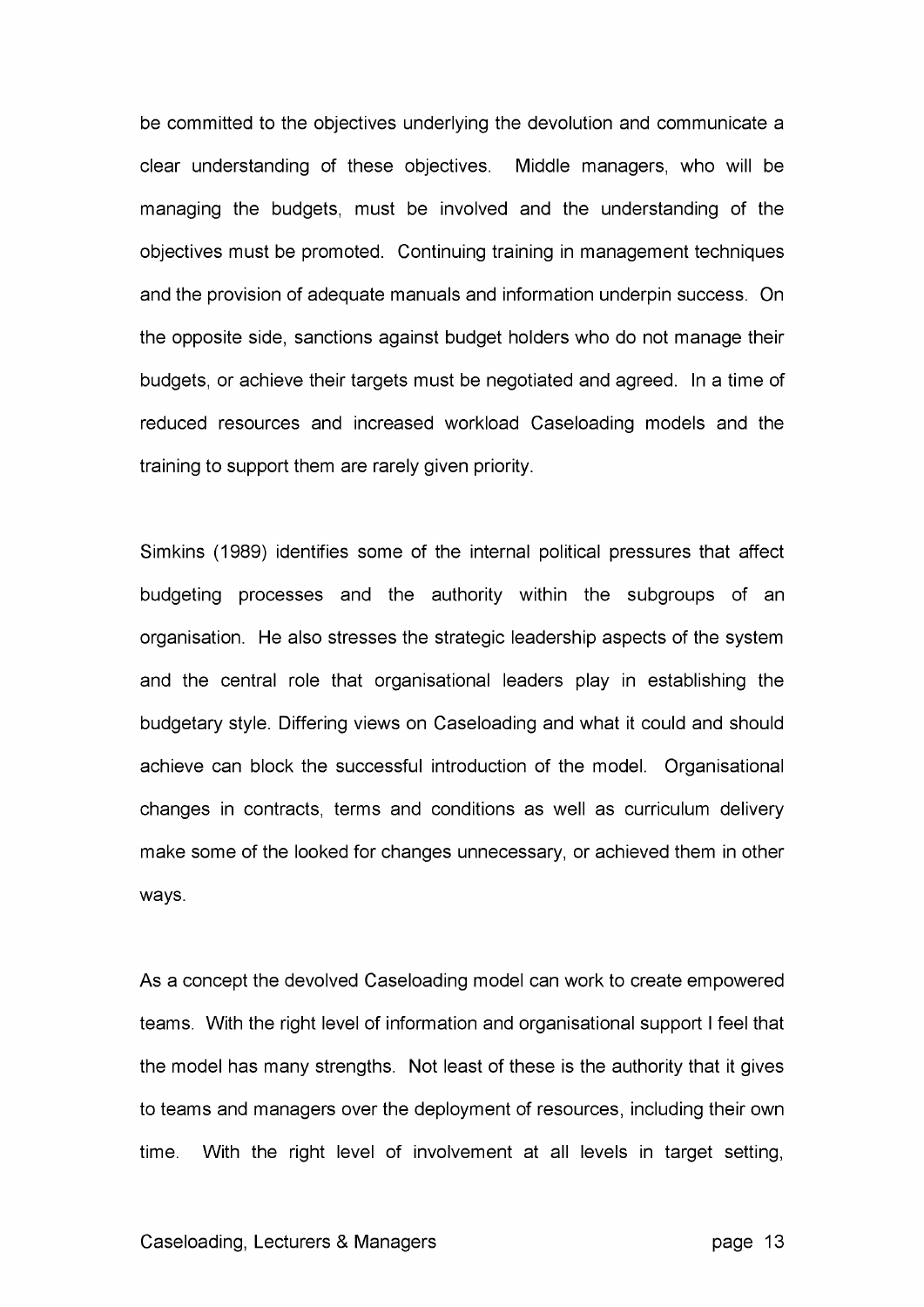transparent systems for allocating resources linked to activity, regular and accurate information on costs, expenditure and outputs, a devolved system can empower, enthuse and motivate teams. A culture of innovation and development can be fostered and resources utilised in a way, which best meet client needs. Organisational commitment in terms of investment in systems, training and support for implementation is vital. Real belief in the system must be exhibited from the top, and trust built up that the devolved control will not be arbitrarily removed when circumstances change.

I feel that Caseloading can provide a more effective management model, but not without clear and detailed management commitment. As to whether it is the best way of achieving its aims, I feel it is not, as a management model it has been has been overtaken by events and other more appropriate methods are available to achieve the objectives, responding to the changing environment of Further education.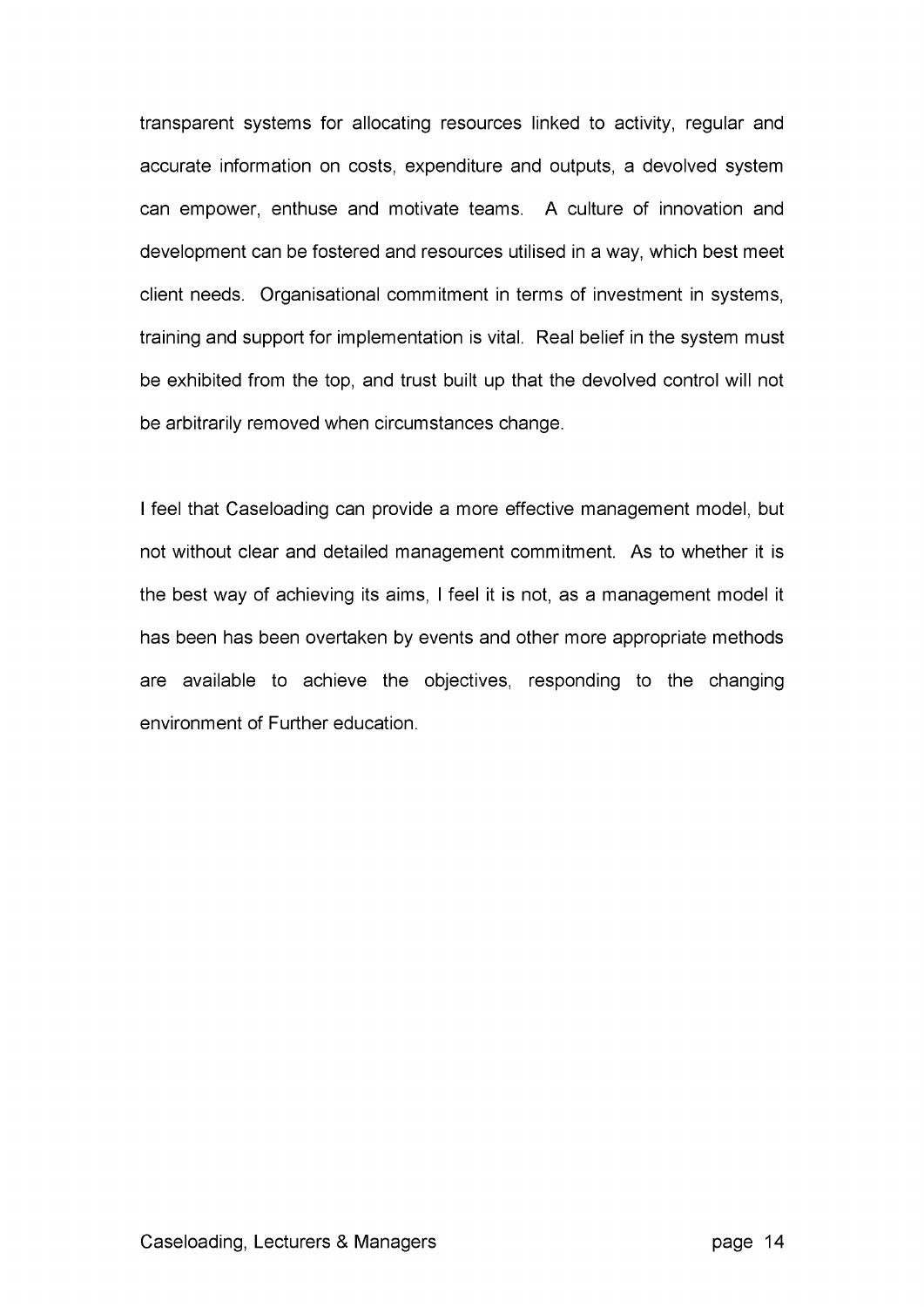# **References**

Association of Colleges A national survey of current practice: Assistant lecturers, Instructors, Supervisers and Associated posts circular 21/99 7 June 1999

Bush T & West-Burnham J (1994) Principles of Educational Management Harlow UK: Longman

Carrol S & contributors (1996), Caseloading FEDA Report Developing Further Education series. London: FEDA

Gorringe R, Bridge W, Silver R, Henry T, Limb A, Ruddiman K, Lewis N, Togher J, (1994) Changing the culture of a college Coombe Lodge Report vol. 24 no. 3 Bristol: The Staff College

Haythornewaite et al (1996) A Guide to Devolved Budgeting London: CIMA

Kedney B, Scribbins K (1995a) Case-loading in Colleges Joint Review Group Report Occasional Paper 95/1 London: CEF/APC

Kedney B, Scribbins K (1995b) Case-loading in Action Joint Review Group Report Occasional Paper 95/5 London: CEF/APC